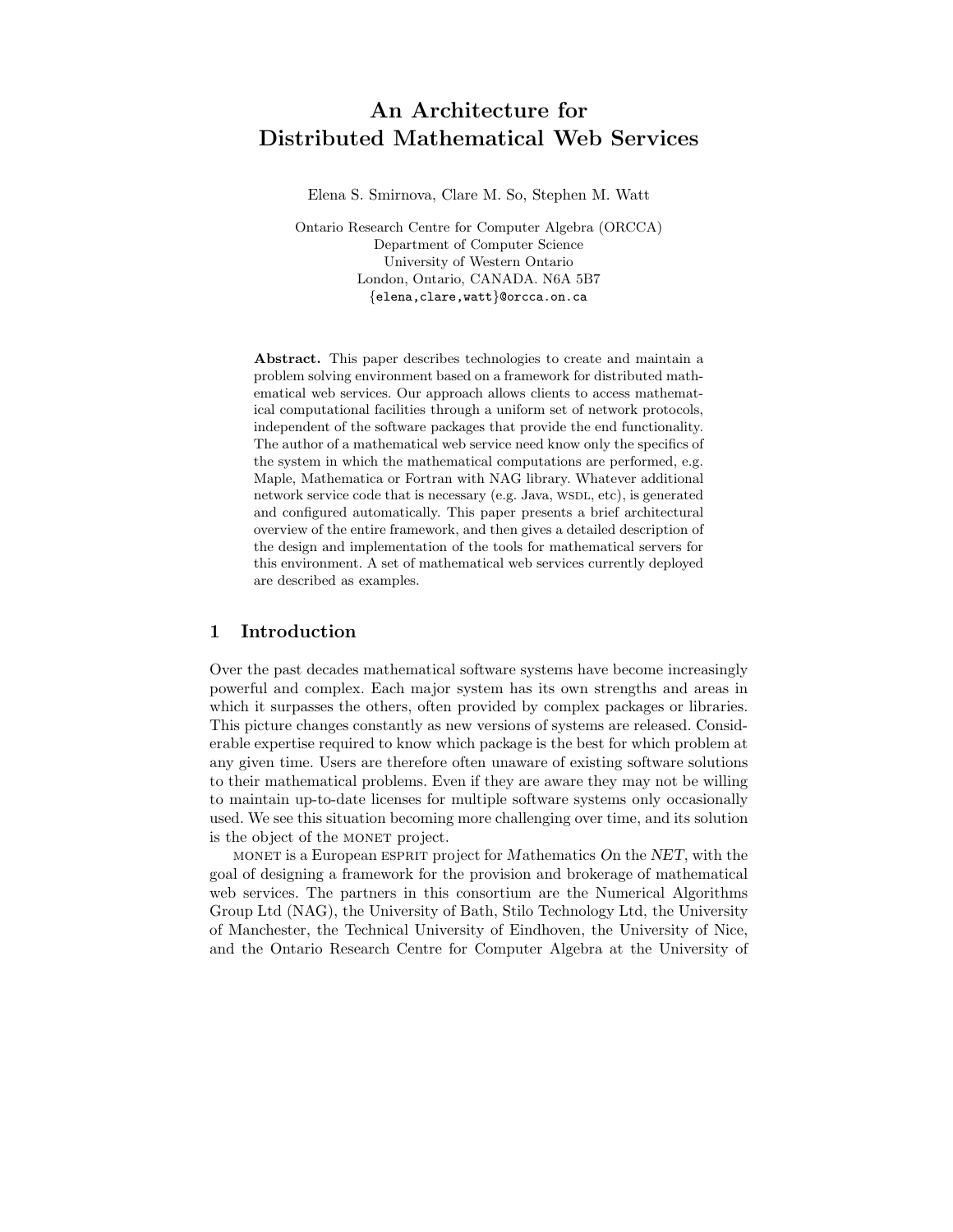Western Ontario. The architecture devised by the MONET consortium involves (1) a number of software components, including brokers, planners and servers, (2) various ontologies representing mathematical problem domains and services, and (3) specific languages to communicate mathematical problems, results and explanations. An overview of this architecture is given in Section 2, and a detailed description is given in the report [1]. While the best approach for service brokers and planners remains the subject of on-going research, the strategy for providing the specific mathematical services can be declared complete. This is the main subject of the present paper.

We have developed an approach whereby (1) the author of a mathematical web service need know only the software system he or she uses to provide the service, and (2) the user of the mathematical service need not be aware of the implementation language. For example, an expert in symbolic computation, proficient in Maple, can develop a set of Maple packages solving a specific problem. This expert can then use our framework to create a mathematical web service to solve this problem. Without additional effort on the part of the service author, the service will accept requests in a system-neutral protocol, based on OpenMath [9][10]. We describe this architecture for mathematical web services in Section 3. A number of issues arising in the implementation are described in Sections 4, 5 and 6.

We believe that both services and clients benefit from this architecture. Clients do not have to have the necessary mathematical software installed locally, and are not required to know the syntax and calling sequences of multiple mathematical software packages. Service providers can expose their most recent mathematical software to a larger target audience, reduce maintenance costs for old versions, and potentially derive transaction-based revenue. Once a sufficient number of services are deployed, the MONET framework could be applied to a wide spectrum of applications, including professional technical services, mathematical education and distance learning, and research support in a number of domains. As mathematical systems become ever more complex, this approach to service discovery and planning could conceivably be used within individual systems.

In order to place our work in context in the world of mathematics-related web services, we refer to some other projects in this area, including *MBase* [25] and *H-Bugs* [11]. MBase is a extensive database for mathematical theory, symbol, definition, axiom and theorem. It contains a variety of mathematical knowledge description, but does not particularly aim to offer any implementation of algorithms or methods for the solution of mathematical problems. H-Bugs is an investigation to distributed system based on MONET architecture, as demonstrated, for theorem proving. The main topic of this paper is the description of the architecture for providing *mathematical computation* web services within the MONET framework.

As a first example, we have developed and deployed the following symbolic mathematical web services at University of Western Ontario  $^1$  (see Fig. 1): Arith-

 $1 \text{ URL: http://ptibonum.scl.csd.uwo.ca:16661/MonetServiceClient/}$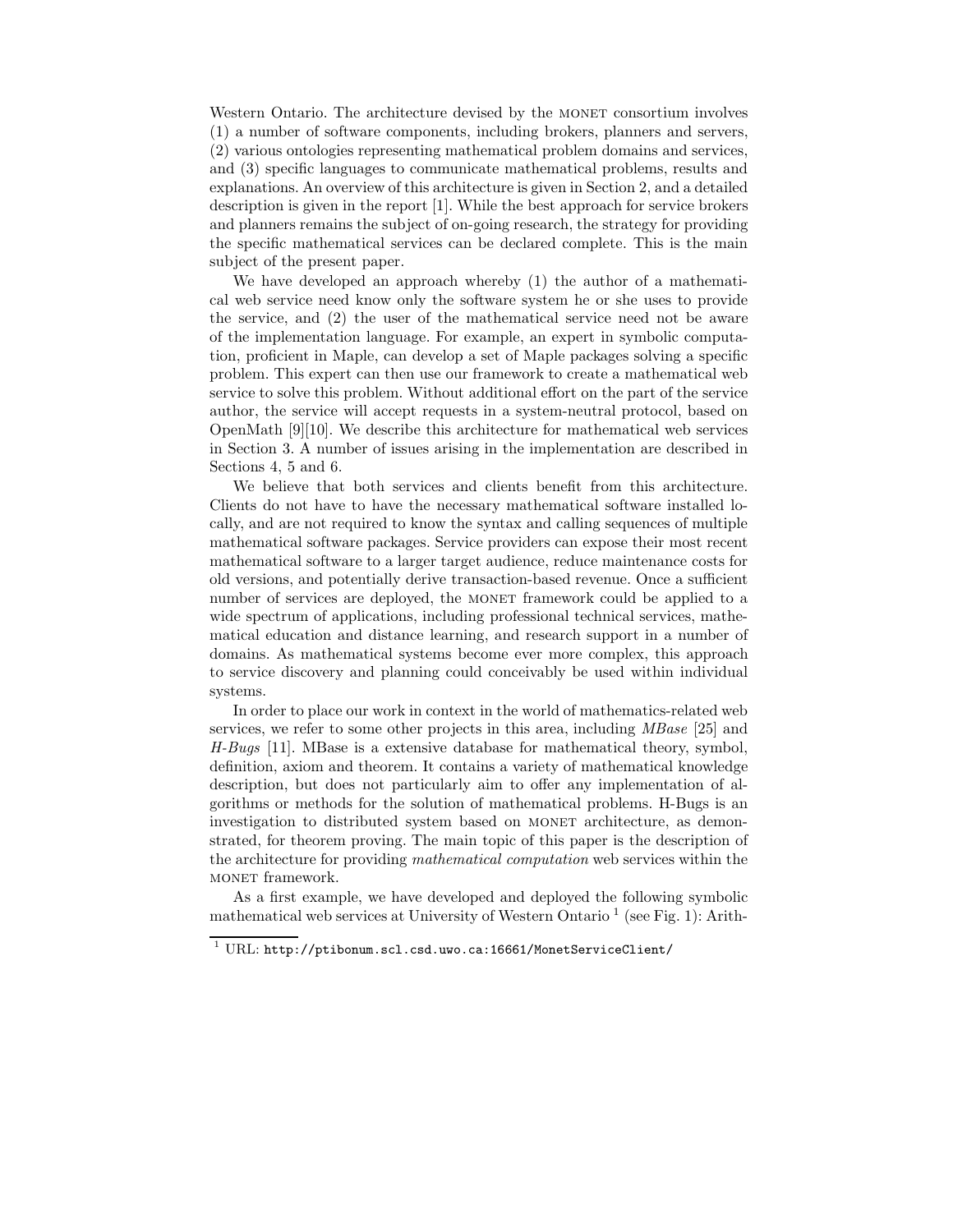

Fig. 1. MONET web services page at University of Western Ontario

metic expression simplification, Indefinite integration, Definite symbolic integration, Definite numeric Integration, Ordinary differentiation, Fractional-order differentiation, Symbolic-order differentiation of rational functions, Limit calculation, Series expansion, Approximate GCD, Root-finding service (including parametric solutions) and Solving systems of polynomials.

# **2** General MONET Architecture

## **2.1 Main Components**

There are three components in MONET architecture: client, broker and server (see Fig. 2). Servers expose their services by registering with brokers. Clients send queries to a broker asking if web services for solving specific kinds of mathematical problems are available. Brokers resolve clients' queries by looking for suitable mathematical services available and passing the clients' requests to them. After this, services try to solve the given mathematical problems using the capacities of their mathematical solving engines. Finally, clients obtain the result of the computation and possibly a meaningful explanation.

### **2.2 Mathematical Broker**

The Mathematical Broker presented in [5] is a special component in this architecture. It is assumed to be a sophisticated search engine and planner for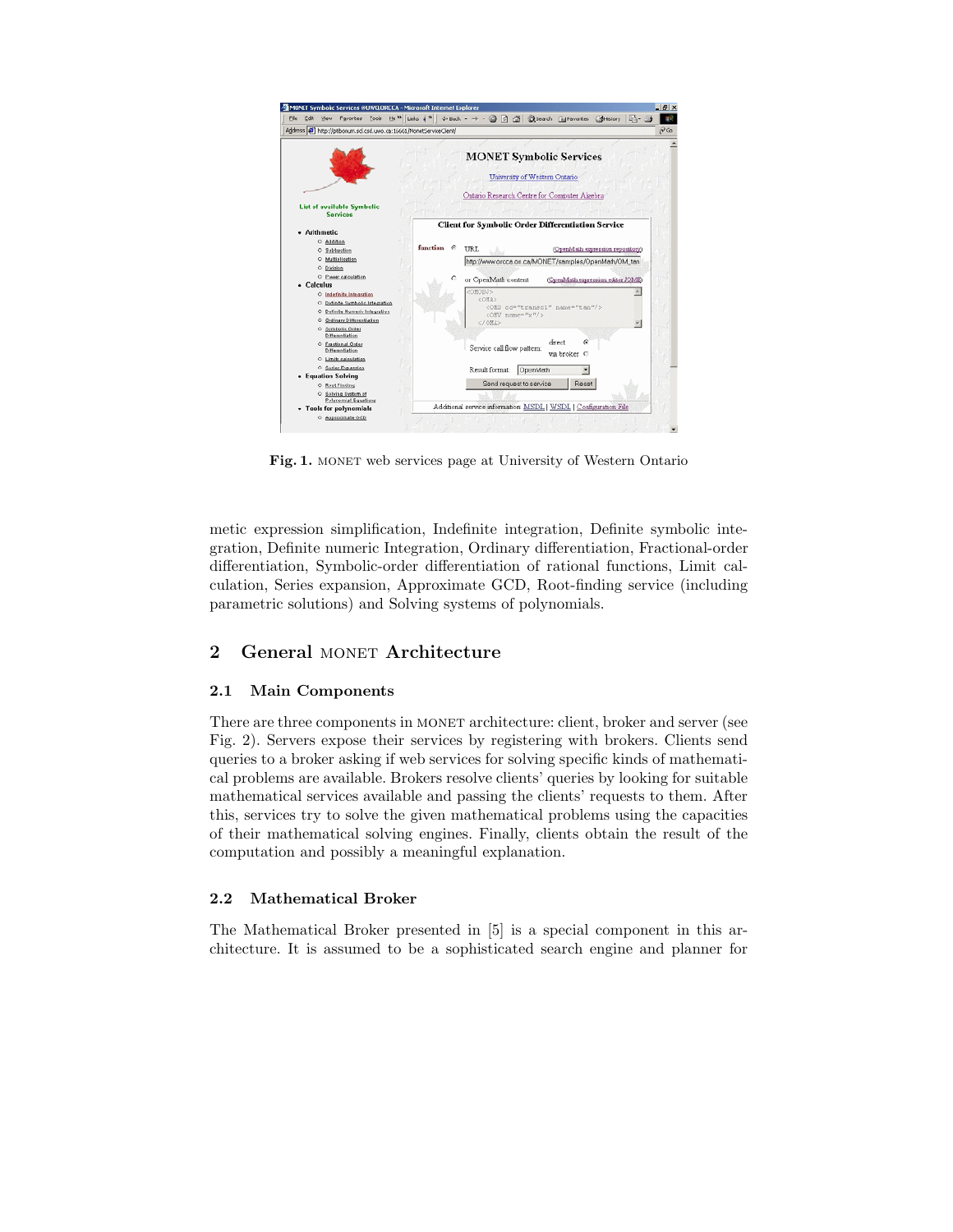

Fig. 2. The general scheme of the MONET Architecture



Fig. 3. The general scheme of the MONET Broker

complex mathematical problems. Its goals are to match the characteristics of given mathematical problem to web services available and, if no single service can solve the given problem by itself, to divide the problem into smaller portions that can be solved by available services. In general, matching requests for arbitrary mathematical problem is intractable. However, we seek to provide a solution for a wide range of problems that appear in practice.

#### **2.3 Languages and Standards Used**

Languages and standards have been developed by the OpenMath society and the MONET consortium to describe mathematical problems and communicate the results in an unambiguous way. OpenMath[9][10] is an extensible standard to encode the semantics of mathematics in a system-neutral format. It was chosen for communicating mathematics in this architecture because, unlike Content MathML, it can be extended natively to cover new areas of mathematics by writing new Content Dictionaries. The Mathematical Service Description Language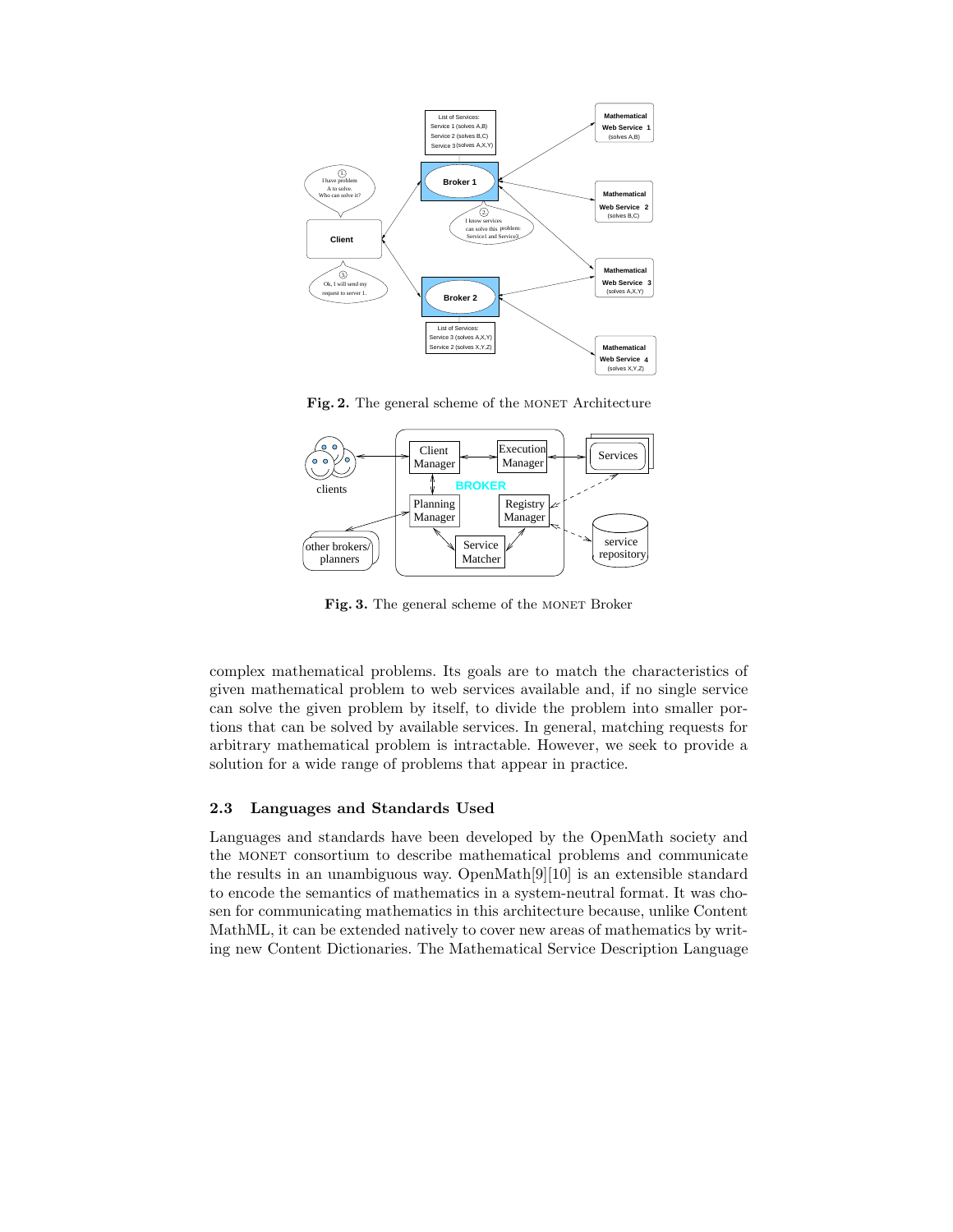(MSDL)[4] is a specialized format that describes mathematical web services in the MONET architecture. It is needed when servers register the services with brokers. There are others languages developed by MONET consortium, but these two are used by servers to expose and provide services.

## **3 Architecture of Mathematical Web Services**

In the MONET architecture mathematical web services are provided without revealing their implementation structure. A mathematical web service can be provided by a stand-alone C program, or by an interface to a package from a system such as Axiom[22], Derive[23], Maple[20], Mathematica[21] or Matlab[24]. This approach aims to be flexible and extensible, to allow easy switching between mathematical systems, and to allow the easy creatoin of new services.

In this section we describe the architecture we have designed for the construction of such a Mathematical Web Server. In our description we show the service being provided by a Maple program, but in principle any other package could be used.

#### **3.1 Mathematical Web Server Environment**

The first design decision for the Mathematical Server is that all services deployed on it to run independently, each reachable at its own unique URL and offering its own functionality. All of these services are enclosed within a specially designed software package, sometimes called the *wrapper tool*, and may be maintained by several managers. Together, these form the *Mathematical Web Server Environment*.

One of the essential components to the Mathematical Web Server is its *mathematical engine*, usually provided by a a package within some computer algebra system.

The general scheme of organization for the Mathematical Server is shown in Figure 4. It shows that each mathematical service is assigned to several components, which all together are responsible to fulfill service's functions.

The principal information about each service is provided by the *service configuration file* that contains tree parts: (1) a formal service description, using MSDL  $[4]$ ,  $(2)$  a service interface to a mathematical software system, and  $(3)$  and actual service implementation provided as code for that system. It is possible for alternative implementations to be given, in which case parts (2) and (3) have multiple components.

The wrapper tool is a container for a generic mathematical service, and its specific behaviour is determined by the service configuration file.

Outside the mathematical engine, there are two core managers to maintain the network interface to this mathematical server environment: one is responsible for new service creation and installation, and the other for invocation of a service installed.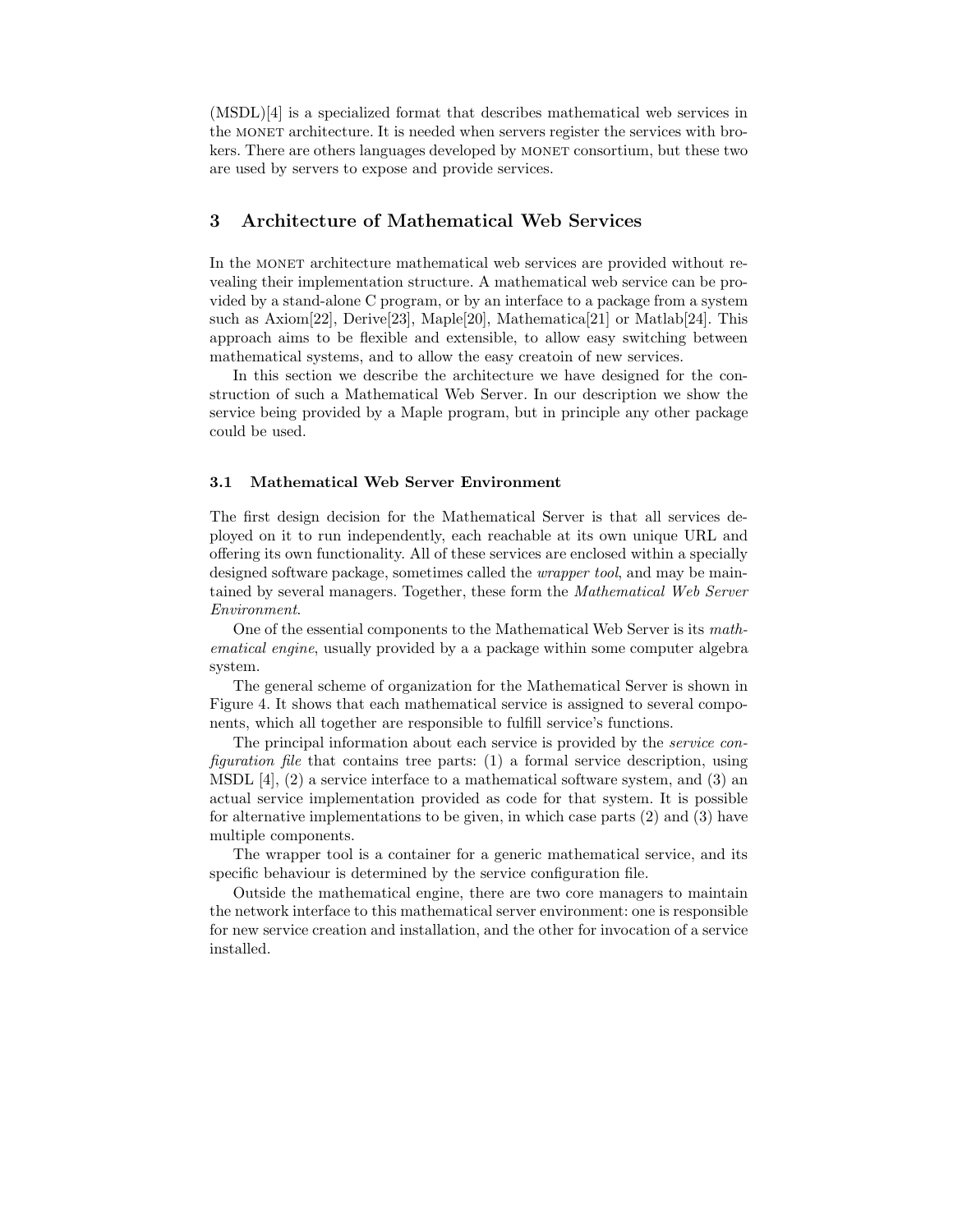

Fig. 4. The general scheme of MONET Mathematical Server Architecture

#### **3.2 Mathematical Service Organization**

Mathematical Services are organized in such a way that the author of a new service need not know about web servers and services, Java or the various XML technologies in order to create a new service. Instead, the service's authors provide code written for a mathematical system that implements their service. The author must separately indicate the name of the main function that enters this implementation.

As shown in the Figure 4, each service is associated with three original pieces of information and three generated components. The original information about the service includes the formal service description given in MSDL, service interface to the mathematical engine of the server and code for the service implementation to be executed by mathematical engine. Generated associates of the service are service core Java class, web service deployment descriptor (WSDD) [8] and web service description language file (WSDL) [7].

**Service Configuration File** The original information about a mathematical service is provided by the service author and stored in an XML-based configuration file. This file is the item in the mathematical service infrastructure that uniquely and completely represents the service implementation.

The service description file consists of three parts: the service MSDL skeleton (to be completed automatically during service installation), service interface to mathematical engine (for example Maple or Axiom), and service implementation (code written in the language of the mathematical system used).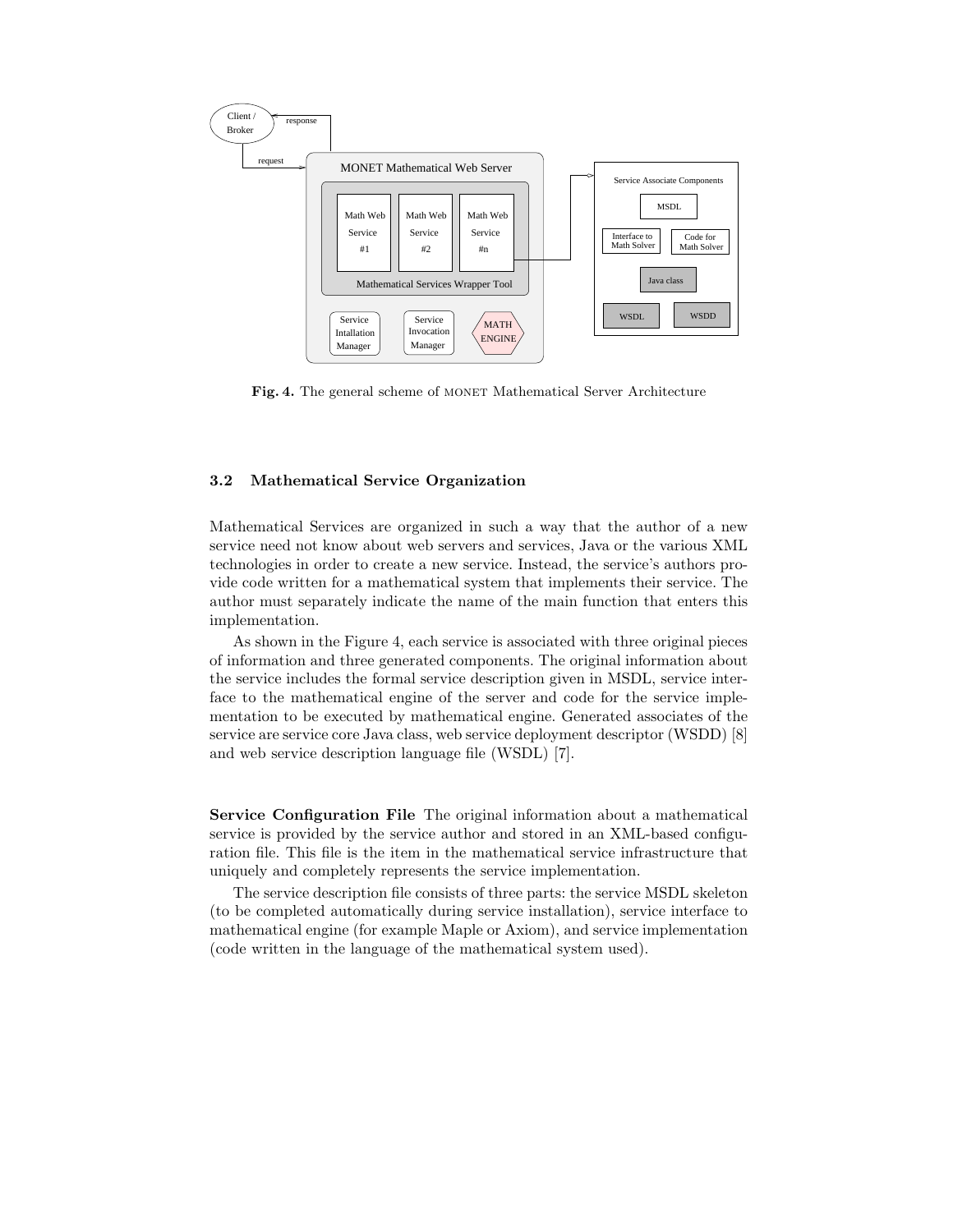The structure of the configuration file has the pattern indicated below.: Note that a file may contain descriptions for more than one service, especially if it makes sense when several services share parts of an implementation.

```
<mathServer>
    <msdl>
        <service name="sevice_A">
           {MSDL skeleton for service A}
        </service>
        {MSDLs for other services}
    </msdl>
    <services>
        <service name="service_A" call="function_call_for_service_A"/>
        {interface for other services}
    </services>
    <implementation language = "math_solver_name">
        {implementation for each service using
         the languageof the corresponding solver}
    </implementation>
</mathSever>
```
The configuration file for each service should be available for the wrapper tool at any time after the service is installed on the Mathematical Server.

**Generated Service Associates** The configuration file statically describes service functionalities. In order to fulfill them dynamically we still need additional descriptors and implementation tools. Those components are service implementation Java class, WSSD and WSDL files.

All of them are automatically created by the Mathematical Solver Environment installation engine: a Java class is created according to the information provided in the service configuration file, then both WSDD and WSDL descriptors are derived from this Java class API.

These generated components are then used to deploy, expose and run the service. During service installation, the created Java class is placed in a proper location in the web server file system, so it is ready to maintain service calls. WSDD is used to deploy service on the web server, and WSDL is exposed to the outside world to provide monet brokers and clients with the information about service interface (see Fig. 5).

**Realization of Service Functions** The main functions of each mathematical web service are carried out by a combination of a service core Java class, the server Invocation Manager and information from the service configuration file.

The main idea of the service organization is that its Java class receives all requests from the outside (client or brokers), extracts information about math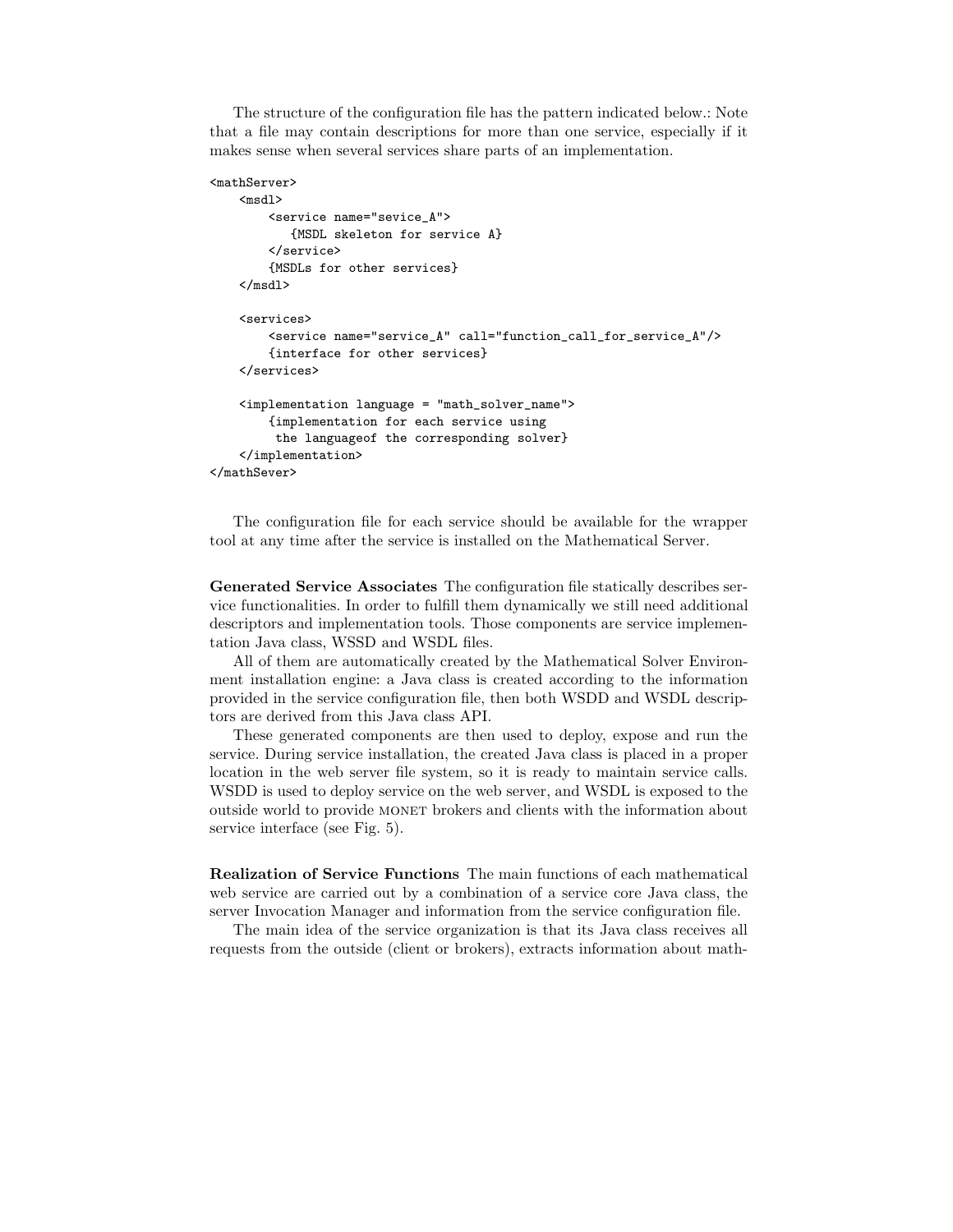ematical arguments (if any) passed with the request and then calls service invocation engine. The Invocation Manager in turn creates a program for the solving engine in real time, using information from service configuration file and the mathematical arguments from the service call. This program is passed to the server's mathematical engine for execution. The result is retrieved by the same Invocation Manager, wrapped into a service response message and sent back to the client or broker (see Fig. 6).

## **4 Details of the Architecture Implementation**

#### **4.1 Technologies Used**

The list of technologies involved in the process of developing Mathematical Web Server includes several network protocols: SOAP [6], TCP, HTTP, etc., various products from Apache software foundation: Jakarta Tomcat [16], Axis [17] and Ant [18], different computer algebra systems such as Maple [20] and Axiom[22], as well as Java SE [14] from Sun Microsystems.

## **4.2 Core Components of the Mathematical Web Server Architecture**

As mentioned in section 3, the implementation of the Mathematical Web Server includes installation and invocation managers. The installation manager takes care of new service creation and maintaining (installation/deinstallation). The invocation manager is an engine that handles calls to services from the outside. There is also a third component of Mathematical Web Server; it is responsible for installation of mathematical server itself.

### **4.3 Mathematical Web Server Installation**

The Mathematical Web Server installation process sets up a web server in order to prepare it for running mathematical web services.

Assuming Apache Tomcat and Apache Axis are already installed on a web server, the procedure of setting it up for MONET Web services is performed by running a script from the installation kit.

#### **4.4 Mathematical Web Service Installation**

The Mathematical Service Installation Manager is implemented as a combination of Java programs and shell scripts. Each of the Java programs is responsible for carrying out one or more steps of service installation process. The whole instillation is driven by a manager script. As described in the section 3.2, all necessary information about a service is provided in its configuration file. In order to install a service, the Installation Manager needs to have access to this file. To register a new service with the MONET Broker, the Installation Manager also requires the URL of the Broker.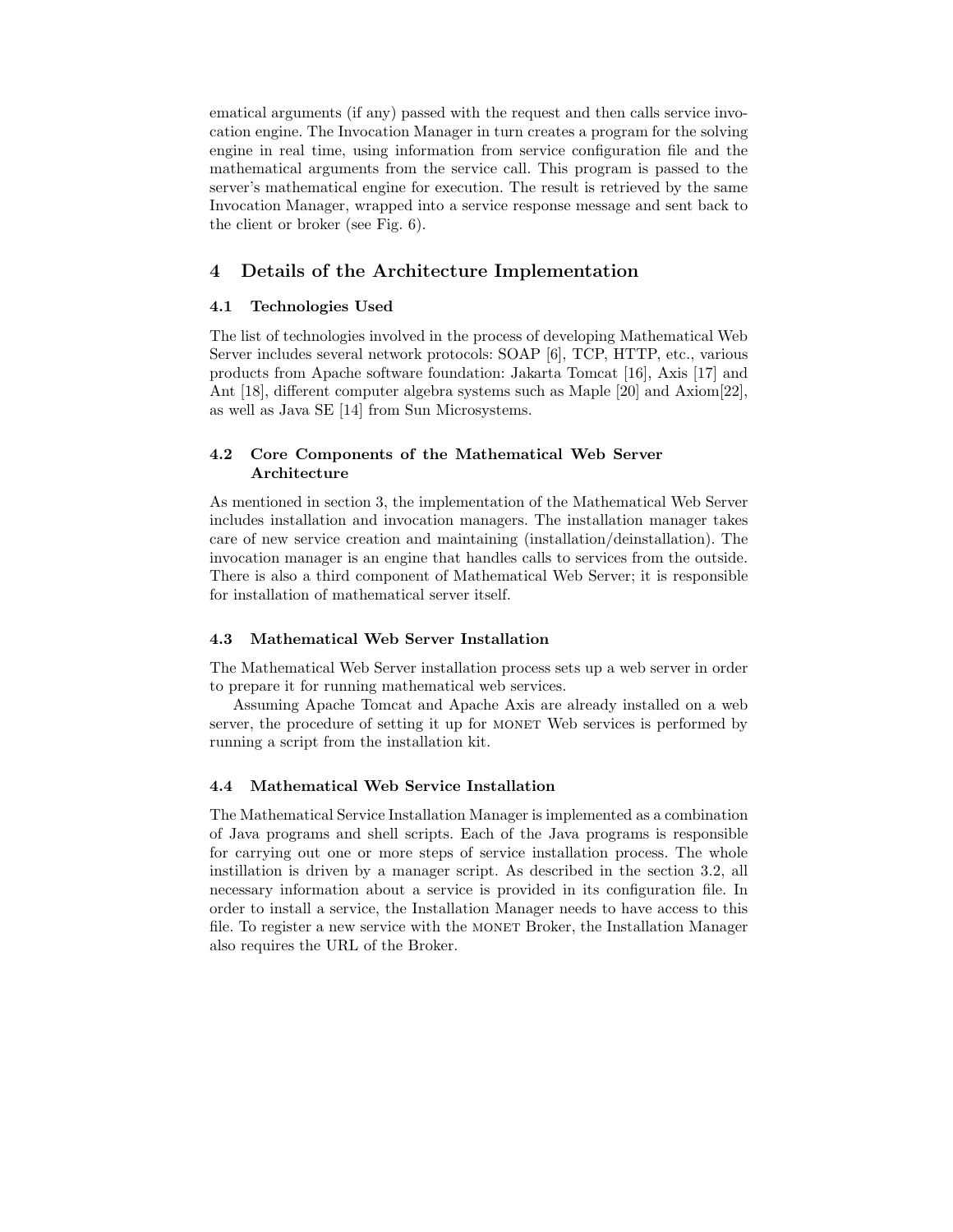

Fig. 5. MONET Mathematical Service Installation

While installing a new service(see Fig. 5), the Installation Manager

- **–** parses configuration file to extract the information about service interface,
- **–** creates Java class that will implement the service on the web server,
- **–** generates server deployment descriptor (WSDD),
- **–** deploys the service on the web server,
- **–** retrieves WSDL (descriptor of web service interface to clients) created by the server,
- **–** according to the current service installation, updates its MSDL skeleton to a fully functional mathematical service descriptor.

After installation is complete the service can be seen from outside by MONET clients and brokers, and it is ready to handle requests from them.

#### **4.5 Mathematical Service Invocation**

When a mathematical service receives a request with a mathematical query, the service core Java class retrieves the input arguments from this query and calls the service Invocation Manager.

The Mathematical Service Invocation Manager is implemented as a combination of several Java libraries and auxiliary packages for mathematical engine systems, designed to fulfill service functions according to the information provided in the service configuration files.

The following steps (also shown as scheme in the Fig. 6) are executed every time a mathematical service is invoked: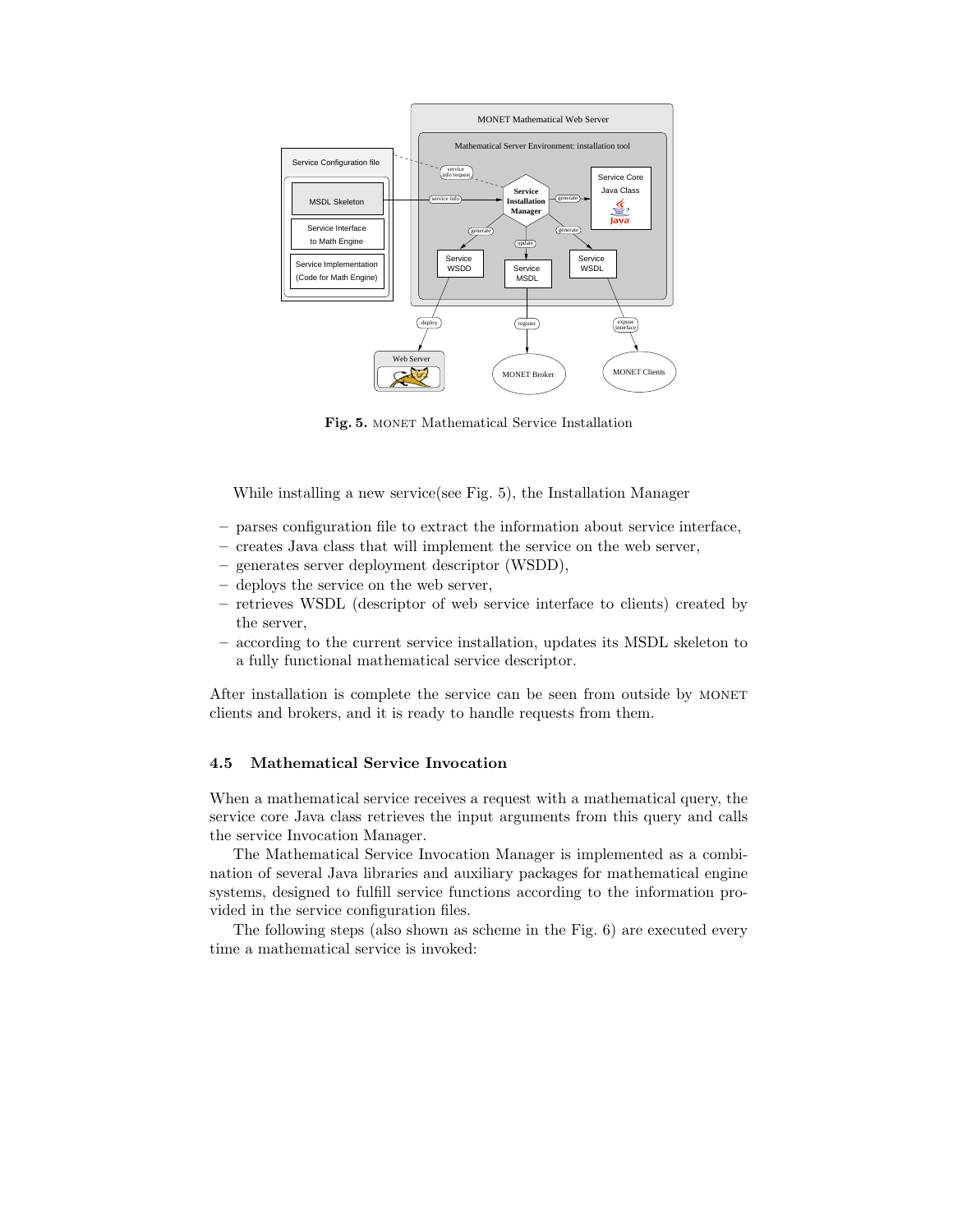

Fig. 6. MONET Mathematical Service Invocation

- 1. The service Java class calls the Invocation Manager with the following parameters
	- **–** the reference to the service configuration file
	- **–** an array of mathematical arguments from the query to the service
	- **–** optional mathematical formats, if client set preference for encoding of service input and output (see section 5).
- 2. The Invocation Manager parses the configuration file and extracts the service implementation and service interface.
- 3. The service arguments, by default encoded in OpenMath, get parsed and prepared for the conversion to the internal syntax of the mathematical engine.
- 4. The Invocation Manager *generates* the program to be executed by the mathematical solving engine. This is based on the implementation part from the service configuration file, the service interface to this system and the mathematical arguments from service request.
- 5. The generated code is passed to the mathematical engine for execution.
- 6. The result from mathematical engine returns to the Invocation Manager. There it gets converted to an appropriate mathematical format and encoding (see section 5.2), afterward it is passed back to service core Java class.
- 7. The service Java class wraps the answer into a message using the SOAP object exchange protocol and sends it back to the MONET client.

## **5 Mathematical Web Service Input and Output**

#### **5.1 Input Format**

All MONET mathematical services accept input arguments as OpenMath expressions. Each expression can be encoded as plain string, an XML DOM object<sup>[13]</sup>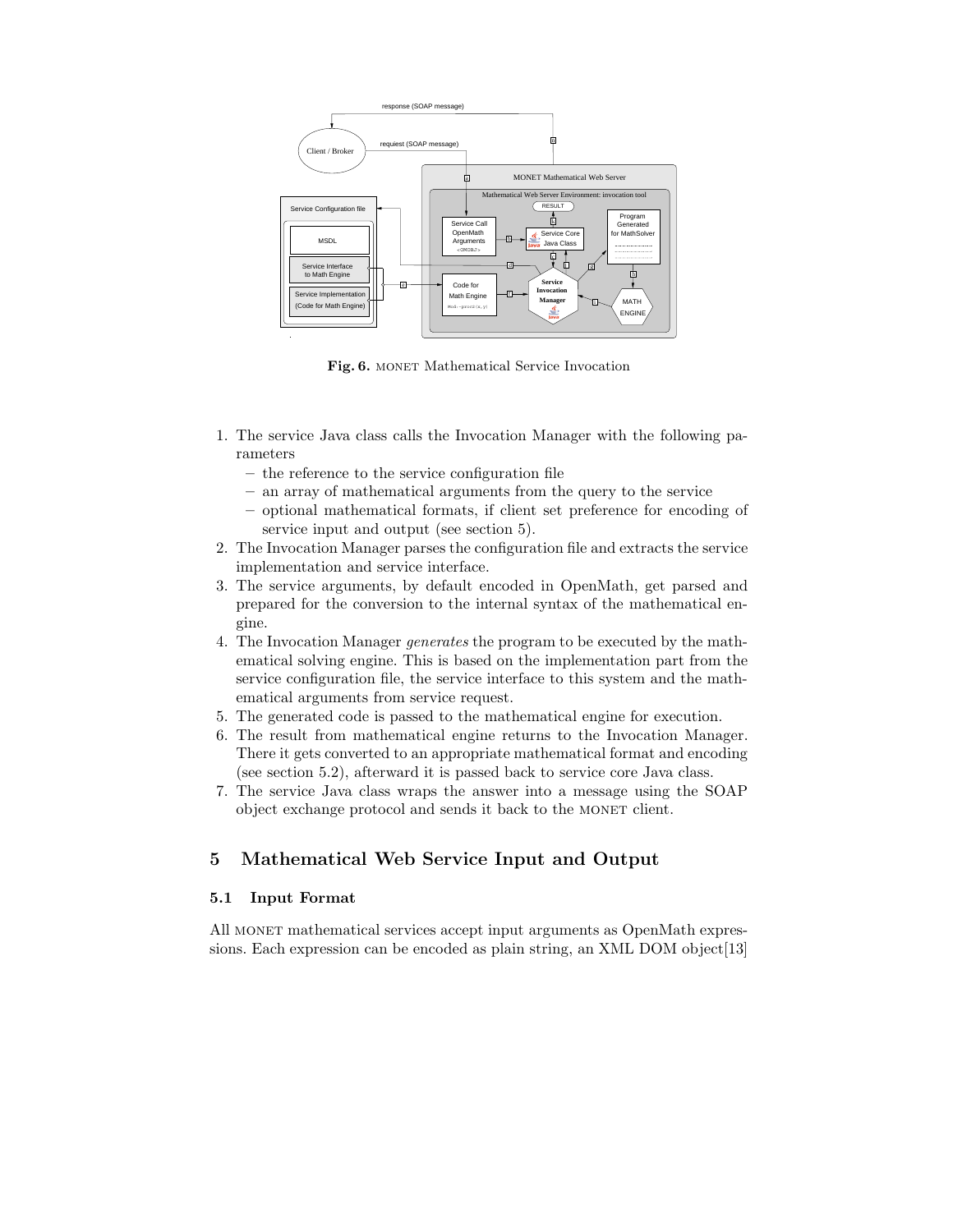or a RIACA OpenMath object[12]. The reason to support all of these encodings was to experiment with a choice of possible interfaces to clients and brokers while using the same service.

A string is the simplest way to format a request. This does not require any extra libraries, nor serialization tools on a client side. However, in case of stringbased inputs there is a hight probability of submitting invalid OpenMath within service requests.

An XML Document Object Model (DOM) is used to represent parsed XML documents in as a tree structure. It is a moderately more complex encoding of OpenMath objects that at least can ensure that the passed arguments represent are valid XML.

The RIACA format is specially designed to represent OpenMath objects. It guaranties that inputs sent are valid OpenMath, but in this the case client has to know about the RIACA library, have it installed locally and perform the serialization of RIACA objects when sending SOAP messages with service queries.

## **5.2 Output Format**

The mathematical services currently implemented return string object encoding OpenMath expression, containing the list of results or error message.

**MEL format** If requested by a client, the answer from a service can be wrapped in a service response object, using the monet Mathematical Explanation Language (MEL) [2] ontology. We do not offer this option by default, since when the result from a service is sent back to the MONET Broker, the later will provide the wrapping, possibly including supplementary information, such as explanation from a Planning Manager or Execution, etc.

**Additional mathematical formats for service output** In addition, our current implementation of monet mathematical services supports several other mathematical formats to encode service results. Users may set their preferences while calling a service, and the result can be given in any of the following formats: OpenMath, Content MathML, Presentation MathML and LaTeX. This is an experimental facility that can be used in environments that integrate several formats into represent mathematical objects.

#### **5.3 Conversion Between OpenMath and Math Engine Language**

Conversion between OpenMath and language of the chosen solvers is important in offering mathematical web services. All mathematical expressions must be encoded in OpenMath, a system-neutral format, but not all solvers can accept input and return output in OpenMath.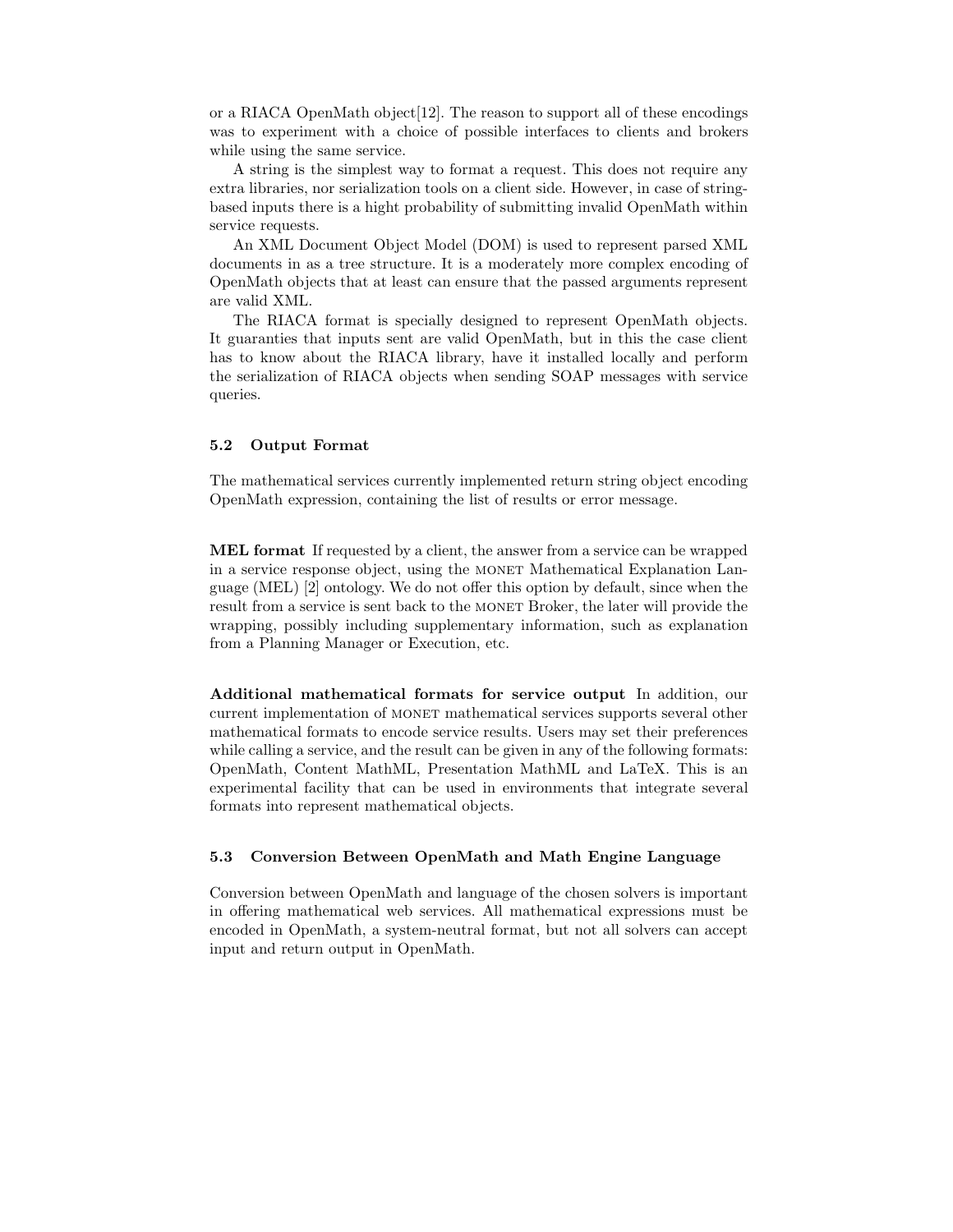Conversion between OpenMath and strongly-typed languages, such as Axiom, is not difficult because type information is apparent in both formats. Conversion between OpenMath and dynamically typed languages, such as Maple, does not have a trivial solution because the semantic information for expressoins in these languages is often implicit. It is not practical to force all service authors to use only solvers that use strongly-typed languages, because solvers that use dynamically-typed expressions can be very useful in practice. We use Maple to demonstrate the challenges and our solution in converting between OpenMath and a dynamically typed language. Similar issues would be encountered when service authors try to offer mathematical web services using another mathematical engine having a dynamically-typed language.

The conversion between OpenMath and Maple is described using a collection of *Mapping files*, typically one for each OpenMath CD in use. Mapping files describe the correspondence between OpenMath and Maple, and a single mapping file is used to drive both directions of the conversion. An entry in a mapping file contains a fragment of OpenMath markup and the corresponding structure of Maple command. When designing the mapping files, some differences between OpenMath and Maple are generalized. Order of arguments and corresponding Maple command are taken into account. If the mapping file's design cannot be used to describe the conversion, a Maple procedure can be attached instead.

Converting from OpenMath to Maple is mostly straight-forward. The correspondence can usually be determined by the OpenMath symbol  $\langle$ CMS>) alone. Difficulties in this direction of conversion still exists because of the differences in the design of the languages or in the form of certain expressions.. For example, the partial differentiation operation in Maple takes a list of bound variables to indicate with respect to which the differentiation is to be done. The corresponding OpenMath function takes the indexes of bound variables in a list to achieve the same purpose. In the worst case, an OpenMath expression may not have a Maple correspondence at all. In this case, the converter throws an error notifying the users that certain OpenMath symbols are not handled by this converter.

Maple to OpenMath conversion is less straight-forward because a Maple expression is subject to ambiguities. Ambiguities exist in a Maple expression because Maple is a dynamically-typed language and the meaning of an expression cannot be determined by the symbolic function compositions alone. As a simple example, Maple uses the same function call ("diff") for both univariate and partial differentiation. OpenMath has two distinct symbols (<OMS>) for these mathematical concepts. Some ambiguities can be resolved by inspecting the number of types of arguments. For ambiguities that cannot be resolved in this manner, we develop and employ policies to specify what to do with such cases. The first policy is to resolve the ambiguity by an extra Maple procedure supplied when the converter is invoked. An example strategy in this policy is to choose first possible OpenMath correspondence found. Second policy is to generate a pseudo OpenMath representation that can be dealt with later. In the worst case, the third policy is used to throw an error notifying the user that such ambiguity cannot be resolved.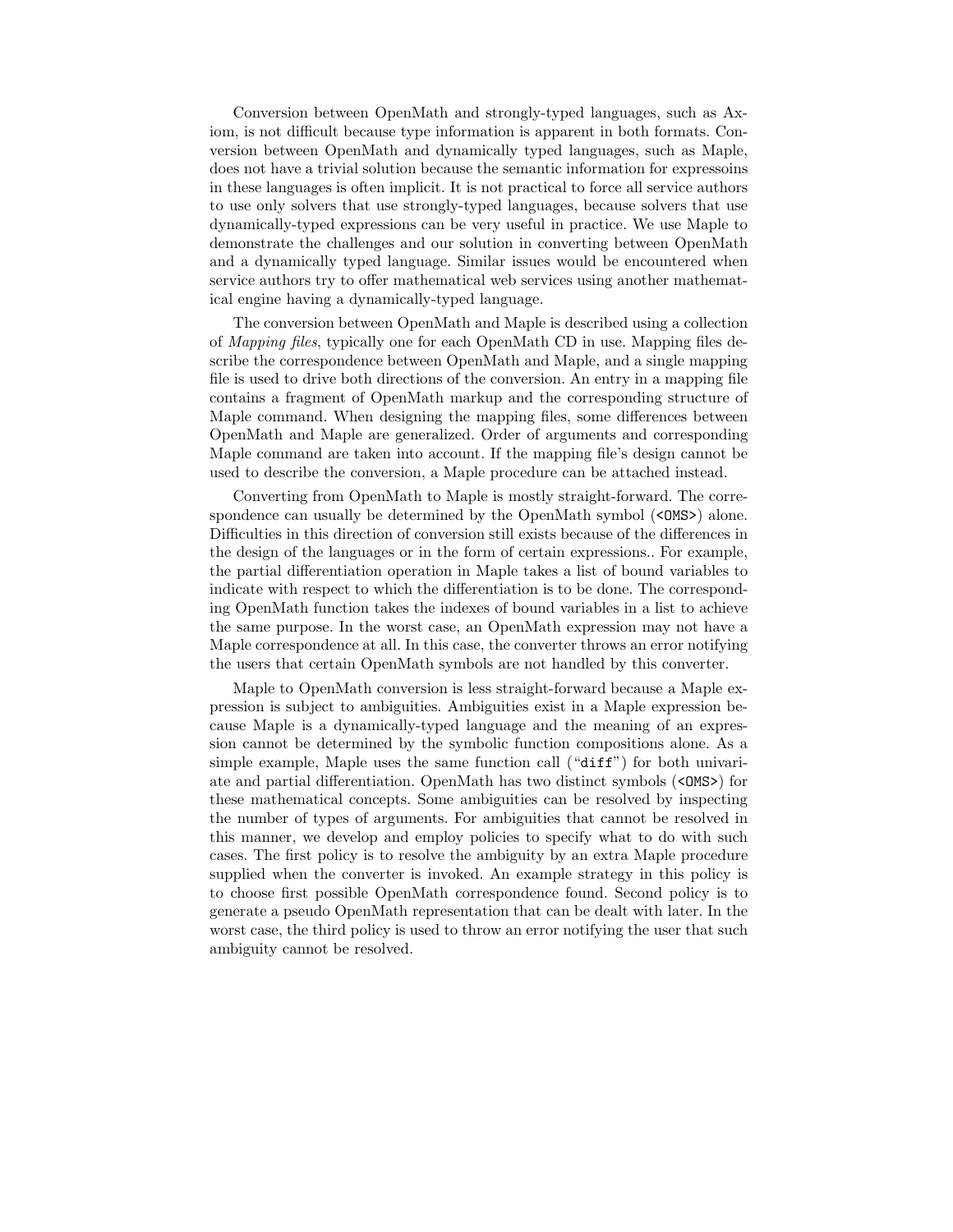## **6 Using Other Mathematical Engines with the Server**

As mentioned in section 3.2, different math engines can be used with this service architecture. For the author of the service, switching between mathematical engines means only editing the service configuration file. For the developer of a Mathematical Server, changing its mathematical engine requires replacing components of the Invocation Manager that are specific to the mathematical software used, however the second part of the Mathematical Server – Installation Manager remains the same.

#### **6.1 Changes to service configuration file**

The configuration file allows an author to specify the name of the mathematical engine, and give an implementation for the engine with that name. It also permits to have more than one implementation for the same service, using alternative mathematical engines. For example the service for definite integration may use system Derive, Axiom or Mathematica instead of Maple, or it may use all four of them. In this case all that is required from the author of the service is to change the implementation part of service configuration file. If one decides to use all of the above computer algebra systems to implement definite integration service, its configuration file might be re-written as the following:

```
<mathServer>
<msdl>
 { MSDL for Definite Integration Service }
</msdl>
<services>
 <service name="DefiniteIntegrationService" call="monetDefInt"/>
</services>
<implementation language = "maple">
  monetDefInt:=proc(function,var,lower_limit,upper_limit);
          int(function,var=lower_limit..upper_limit);
   end:
</implementation>
<implementation language = "derive">
  monetherInt(f,x,a,b,e) := PROG(e:=INT(f,x,a,b), return(e))</implementation>
<implementation language = "mathematica">
   monethefInt[f_-,x_-,a_-,b_-] := Integrate[f_-,x_-,a]</implementation>
<implementation language="axiom">
)clear completely
monetDefInt(f,x,a,b)==
  integrate(f,x=a..b)
</implementation>
</mathServer>
```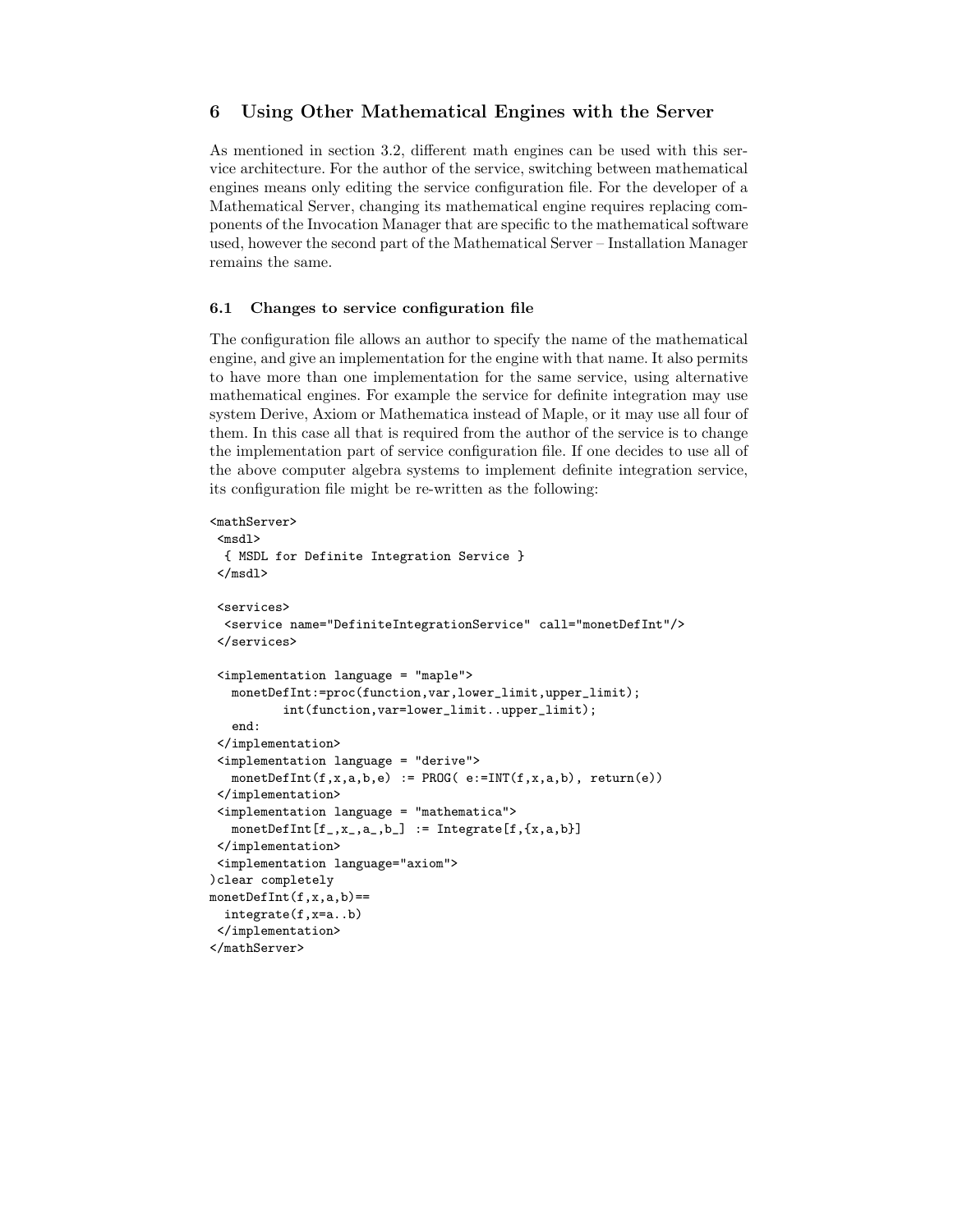#### **6.2 Changes to the Mathematical Server components**

In order to enable capabilities of Mathematical Server to handle services using various mathematical engines, the developer of a particular instance of the mathematical server has to replace the elements of the Invocation Manager that depend on the mathematical engine. These are the code generation, the tools for conversion between OpenMath and the language of this system and an adapter that allows to plug the system software into Mathematical Server environment.

Essentially, this means providing new code for Java classes implementing these functions. The good news is that the stubs of these classes, once created, can be reused by simply pointing to the location of their files during Mathematical Server installation. Currently we have created such code stubs for two computer algebra systems: Maple and Axiom. None of this is completely straightforward, but fortunately these tasks need be done only once for each system.

The whole structure of Mathematical Server, as well as its tools assigned to install and maintain new services remain the same, since they do not depend on the mathematical engine.

## **6.3 Current Status and Future Work**

We have successfully applied this technique to switch between two computer algebra systems, Maple and Axiom. We have not yet experimented with substituting the mathematical engine with a Fortran program using NAG libraries, but we believe that the organization of the web server and mathematical web services will easily allow this.

## **7 Conclusion**

We have described an approach to providing mathematical web services in which authors wishing to provide services need know only the mathematical software packages with which they are already familiar. No knowledge is required of Java, WSDL or other web technologies. We see this as a significant benefit over previous approaches, given the rarity of individuals with expertise in both web technologies and mathematical software.

For each mathmatical software system used to implement services, a translator program to and from OpenMath must be provided. This is required only once for each system, however.

The client-side interface to the mathematical services is suitable for use both by software systems and end users. It is currently used to serve a test web site providing a selection of symbolic mathematical services at http://ptibonum.scl. csd.uwo.ca:16661/MonetServiceClient. It is also used for on-going experimentation with complex service brokers that plan solution strategies combining services from different mathematical software systems.